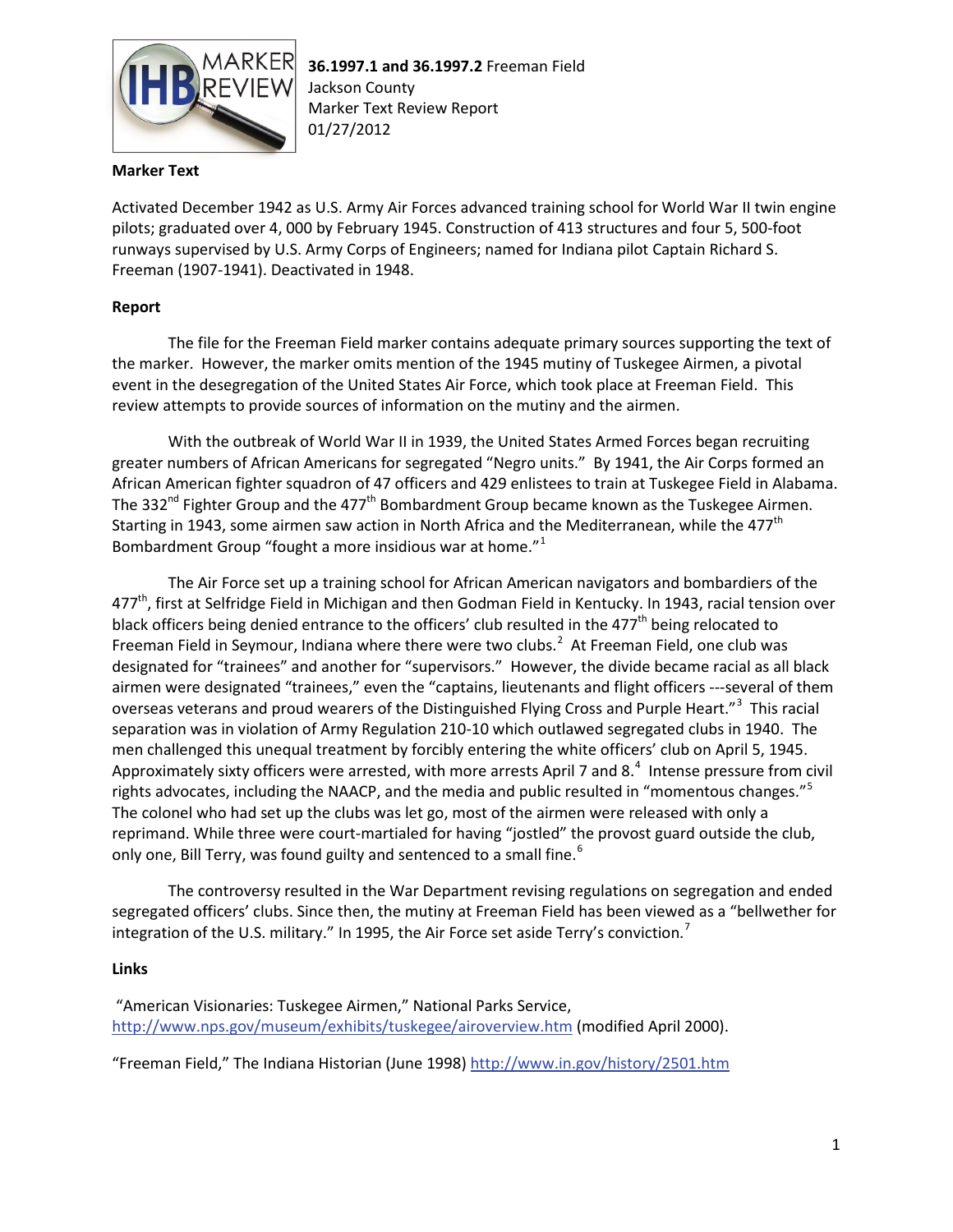

"Freeman Army Air Field Museum," Brochure. Accessed January 26, 2012 through <http://www.jacksoncountyin.com/images/freemanairfield.pdf>

Haulman, Daniel, "Tuskegee Airmen Chronology," Air Force Historical Research Agency, <http://www.tuskegee.edu/Uploads/files/About%20US/Airmen/TuskegeeAirmenChronology.pdf> (December 2010)

Murphy, John, "Freeman Field Mutiny: A Study in Leadership," http://www.au.af.mil/au/awc/awcgate/acsc/97-0429.pdf

"Red Tail Reborn," PBS Documentary,<http://www.pbs.org/redtailreborn/> (posted 2008).

"Red Tail Squadron," Commemorative Air Force,<http://www.redtail.org/> (posted 2011).

"Tuskegee Airmen," exhibit, National Museum of the United States Air Force, <http://www.nationalmuseum.af.mil/factsheets/factsheet.asp?id=1356> (last updated February, 2011).

Tuskegee Airmen Archive, University of California, Riverside Library,<http://library.ucr.edu/tuskegee/> (modified January 2012).

Tuskegee Airmen, Inc.<http://www.tuskegeeairmen.org/> (Modified January 2012).

"Tuskegee Airmen," United States Air Force[, http://www.af.mil/news/story.asp?storyID=123016224](http://www.af.mil/news/story.asp?storyID=123016224) (posted February 2009).

## **Indianapolis Recorder Articles:**

"Arrest 60 Air Officers: 3 Held – Pilots Defy Segregation at Ind. Camp," *Indianapolis Recorder*, April 14, 1945, 1. Accessed through IUPUI Digital Collections: [http://indiamond6.ulib.iupui.edu/cdm4/document.php?CISOROOT=/IRecorder&CISOPTR=94383&REC=1](http://indiamond6.ulib.iupui.edu/cdm4/document.php?CISOROOT=/IRecorder&CISOPTR=94383&REC=14) [4](http://indiamond6.ulib.iupui.edu/cdm4/document.php?CISOROOT=/IRecorder&CISOPTR=94383&REC=14)

"Plan Changes to Aid Airmen - Army Officials Chart Future of Bombardiers," *Indianapolis Recorder*, April 28, 1945, 1. Accessed through IUPUI Digital Collections:

[http://indiamond6.ulib.iupui.edu/cdm4/document.php?CISOROOT=/IRecorder&CISOPTR=94415&REC=1](http://indiamond6.ulib.iupui.edu/cdm4/document.php?CISOROOT=/IRecorder&CISOPTR=94415&REC=15) [5](http://indiamond6.ulib.iupui.edu/cdm4/document.php?CISOROOT=/IRecorder&CISOPTR=94415&REC=15)

"At Godman Field - Shift of Col. B. O. Davis Causes New Queries," *Indianapolis Recorder,* June 30, 1945, 1. Accessed through IUPUI Digital Collections:

<http://indiamond6.ulib.iupui.edu/cdm4/document.php?CISOROOT=/IRecorder&CISOPTR=94568&REC=3>

"3 Air Officers Acquitted, in Freeman Field, Ind., Case," *Indianapolis Recorder*, July 14, 1945, 1. Accessed through IUPUI Digital Collections:

[http://indiamond6.ulib.iupui.edu/cdm4/document.php?CISOROOT=/IRecorder&CISOPTR=22067&REC=1](http://indiamond6.ulib.iupui.edu/cdm4/document.php?CISOROOT=/IRecorder&CISOPTR=22067&REC=14) [4](http://indiamond6.ulib.iupui.edu/cdm4/document.php?CISOROOT=/IRecorder&CISOPTR=22067&REC=14)